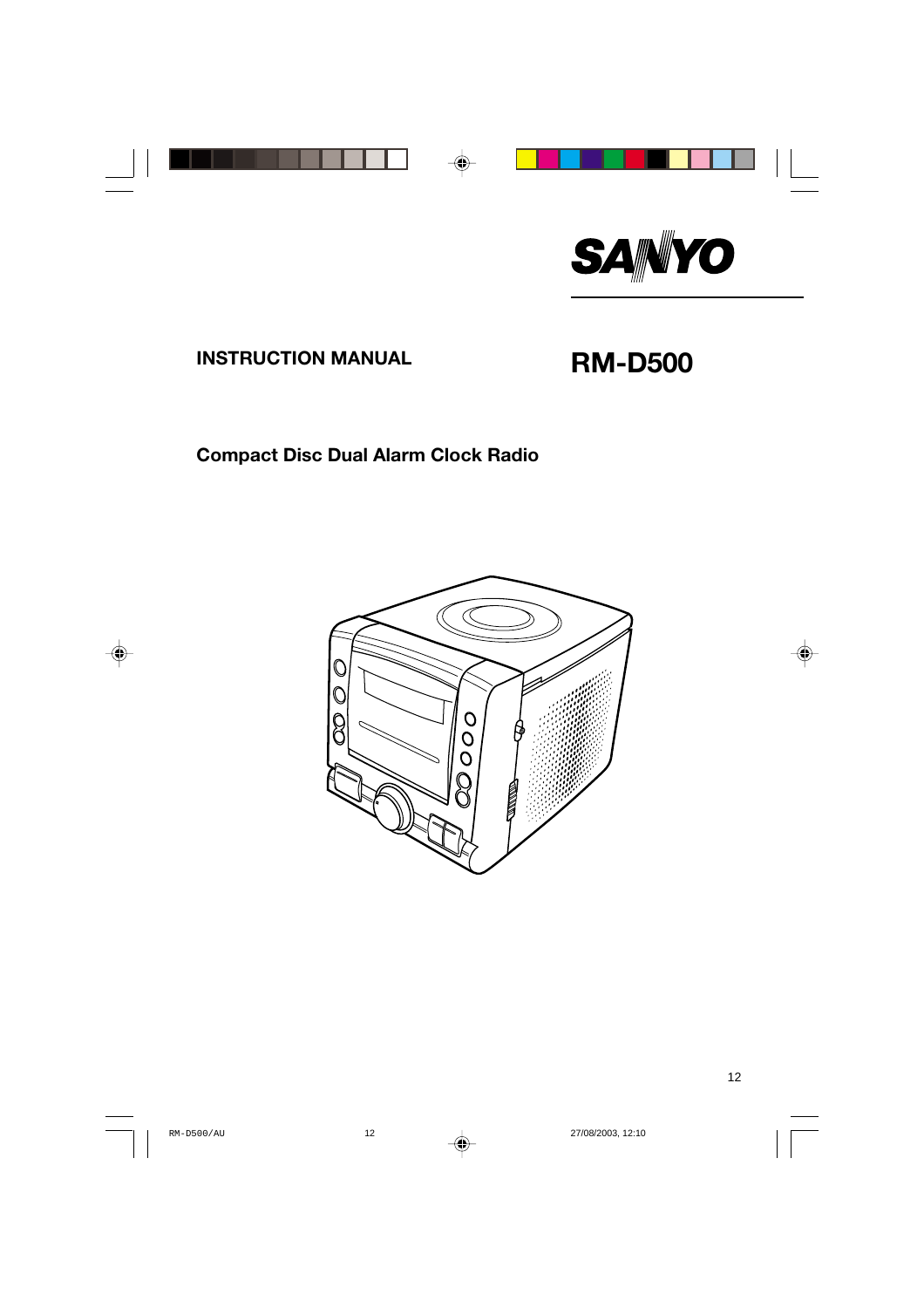### **CONTROLS**



THIS PRODUCT SHOULD NOT BE ADJUSTED OR REPAIRED BY ANYONE EXCEPT PROP-ERLY QUALIFIED PERSONNEL.

- The apparatus shall not be exposed to dripping or splashing.
- Do not use where there are extremes of temperature (below 5°C or exceeding 35°C).
- Because of the CD player's extremely low noise and wide dynamic range, there might be a tendency to set the volume on the amplifier unnecessarily high. Doing so may produce an excessively large output from the amplifier which could damage your speakers.
- Sudden changes in the ambient temperature may cause condensation to form on the optical lens inside the unit. If this happens, take out the disc, leave the unit for about 1 hour, and then proceed to operate.
- Do not install this equipment in a confined space, such as a book case or built in cabinet.
- The rating label is located on the back of the unit.
- No object filled with liquid, such as vase shall be placed on the apparatus.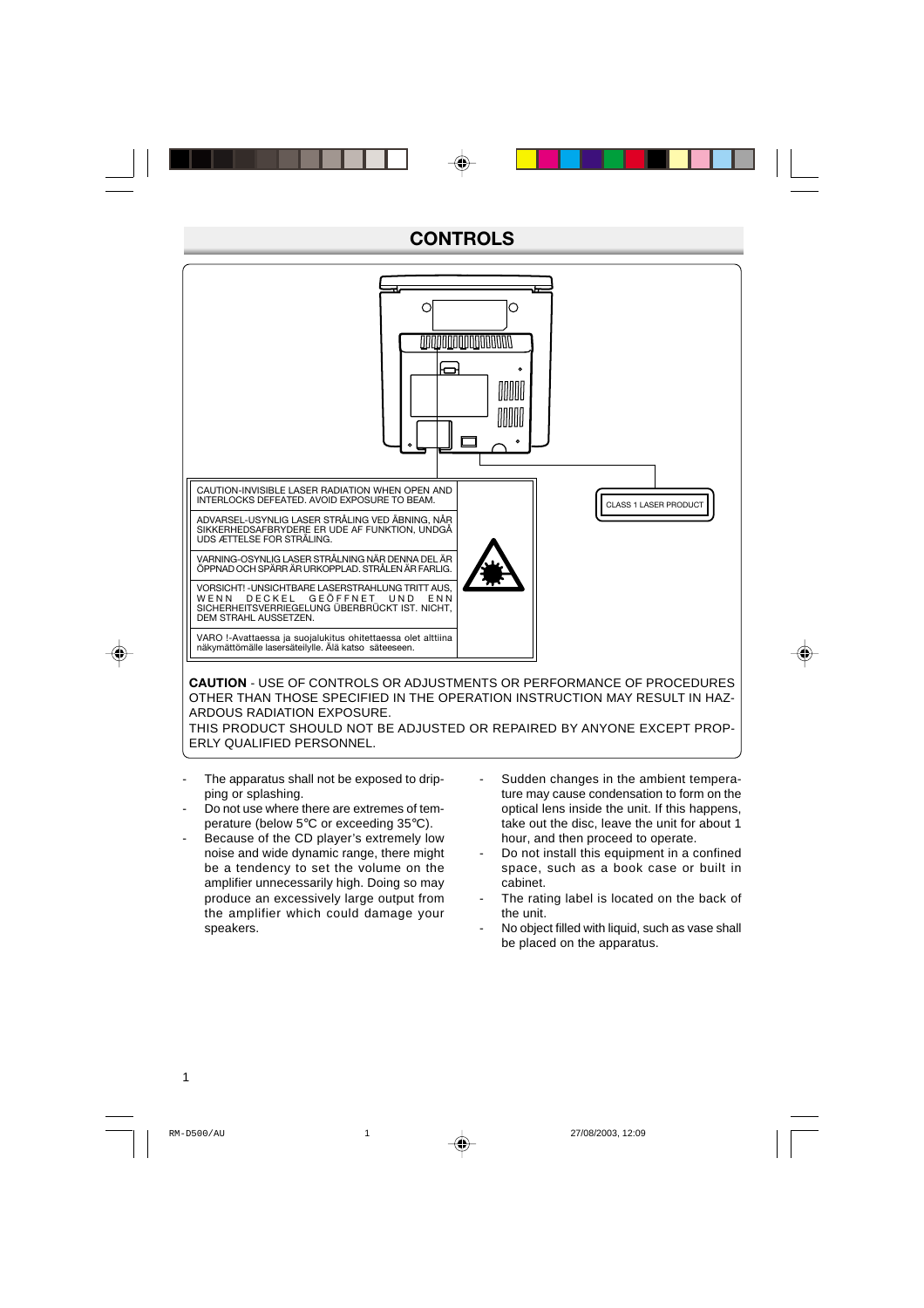#### **Front cover of unit**



#### **Left side of unit**



#### **Right side of unit**



- 1. Snooze button (SNOOZE)
- 2. Power indicator (POWER)
- 3. CD display button (CD display)
- 4. Clock adjust button (CLOCK ADJUST)
- 5. Sleep button (SLEEP)
- 6. Power button ( $\bigcirc$ /ON)
- 7. Alarm 1 indicator (ALARM 1)
- 8. PM indicator (PM)
- 9. Display
- 10. CD compartment
- 11. Alarm 2 indicator (ALARM 2)
- 12. Random play button (RANDOM)
- 13. Program button (PROGRAM)
- 14. Repeat button (REPEAT)
- 15. CD stop button (STOP)
- 16. CD play/Pause button (PLAY/PAUSE)
- 17. FM stereo indicator (FM ST.)
- 18. Skip/Search up/Hour adjust button (SKIP +, HOUR)
- 19. Skip/Search down/Minute adjust button (SKIP –, MINUTE)
- 20. Sleep indicator (SLEEP)
- 21. Random play indicator (RANDOM)
- 22. Volume control (MIN VOLUME MAX)
- 23. Repeat indicator (REPEAT)
- 24. Program indicator (PROGRAM)
	- 1. Alarm sound mode switch (ALARM SOUND BUZZER/MUSIC)
	- 2. Alarm mode selector switch (**ALARM SELECTOR** ALARM OFF/ALARM SET 1/ALARM SET 2/ALARM ON 1/ALARM ON 2/ALARM 1+2)
	- 3. Display light dimmer switch (**DIMMER** NORMAL/DIMMER)
	- 1. Function switch (**FUNCTION** CD/AM/FM/FM ST.)
	- 2. Tuning control (TUNING)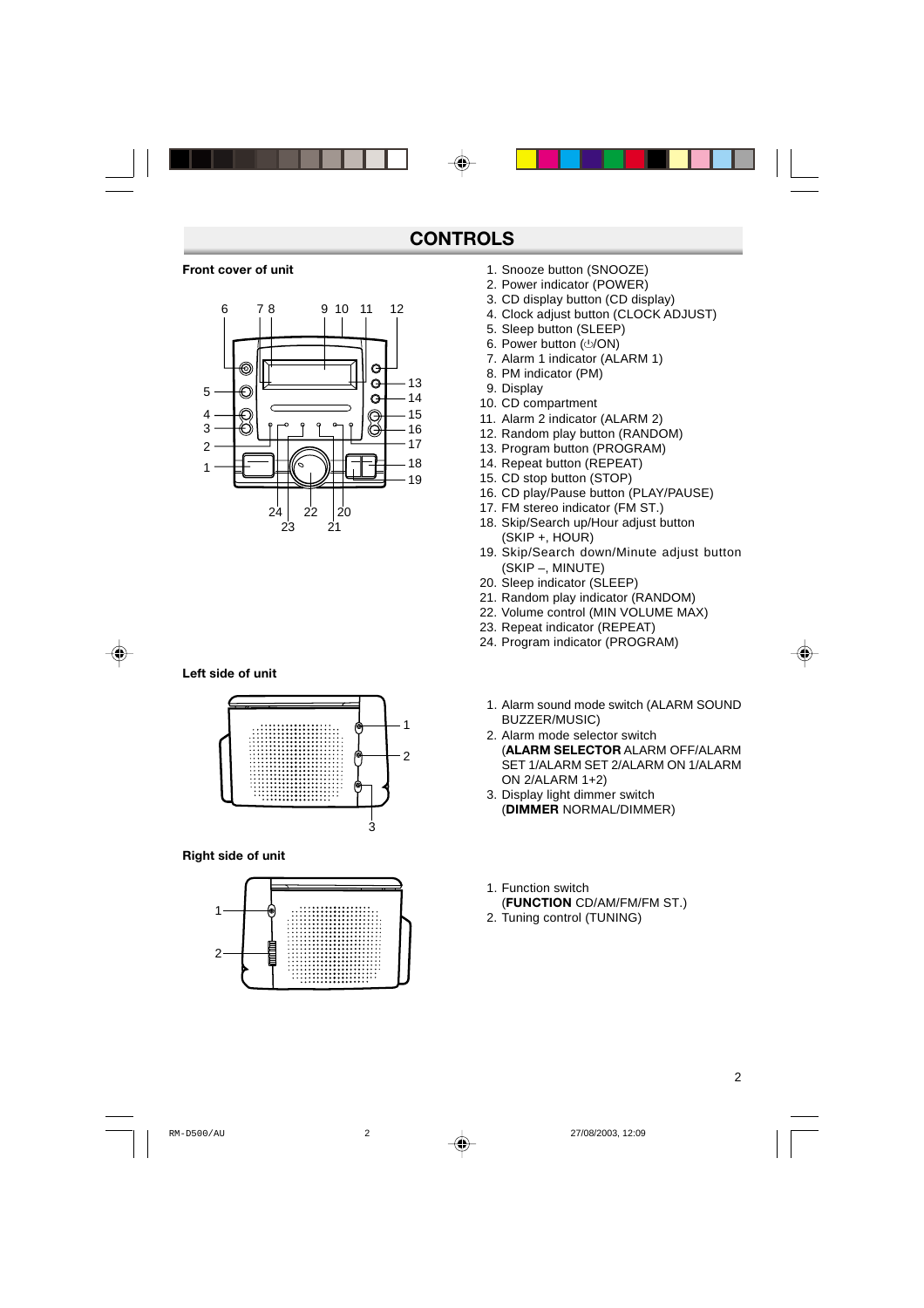

1. Battery compartment lid

### **POWER SUPPLY**

### **AC POWER**

Connect the mains lead to an AC 230-240V, 50Hz wall outlet.

The function switch is mounted on the secondary side. The unit is not disconnected from mains, even switched off.

### **BACK-UP BATTERY INSTALLATION**

Connect a standard 9V (006P/6F22) battery (not included) to the snap-on terminal matching the polarity.



NOTE:

If the time display is blinking when the mains returns after a failure, the back-up battery is exhausted and must be replaced.

#### **BATTERY BACK-UP SYSTEM**

This unit incorporates a battery back-up system which protects the clock, sleep timer and wake-up alarm functions from the mains failure with the battery installed. During the mains interruption, the clock display will go out, but the clock movement remains in operation. The time display will be resumed when the mains return.

Reset the time if the display time is incorrect.

When the mains lead is connected to the AC outlet for the first time, or when the mains returns after a failure longer than the battery life, the display will blink.

In this case, set the clock and timer again.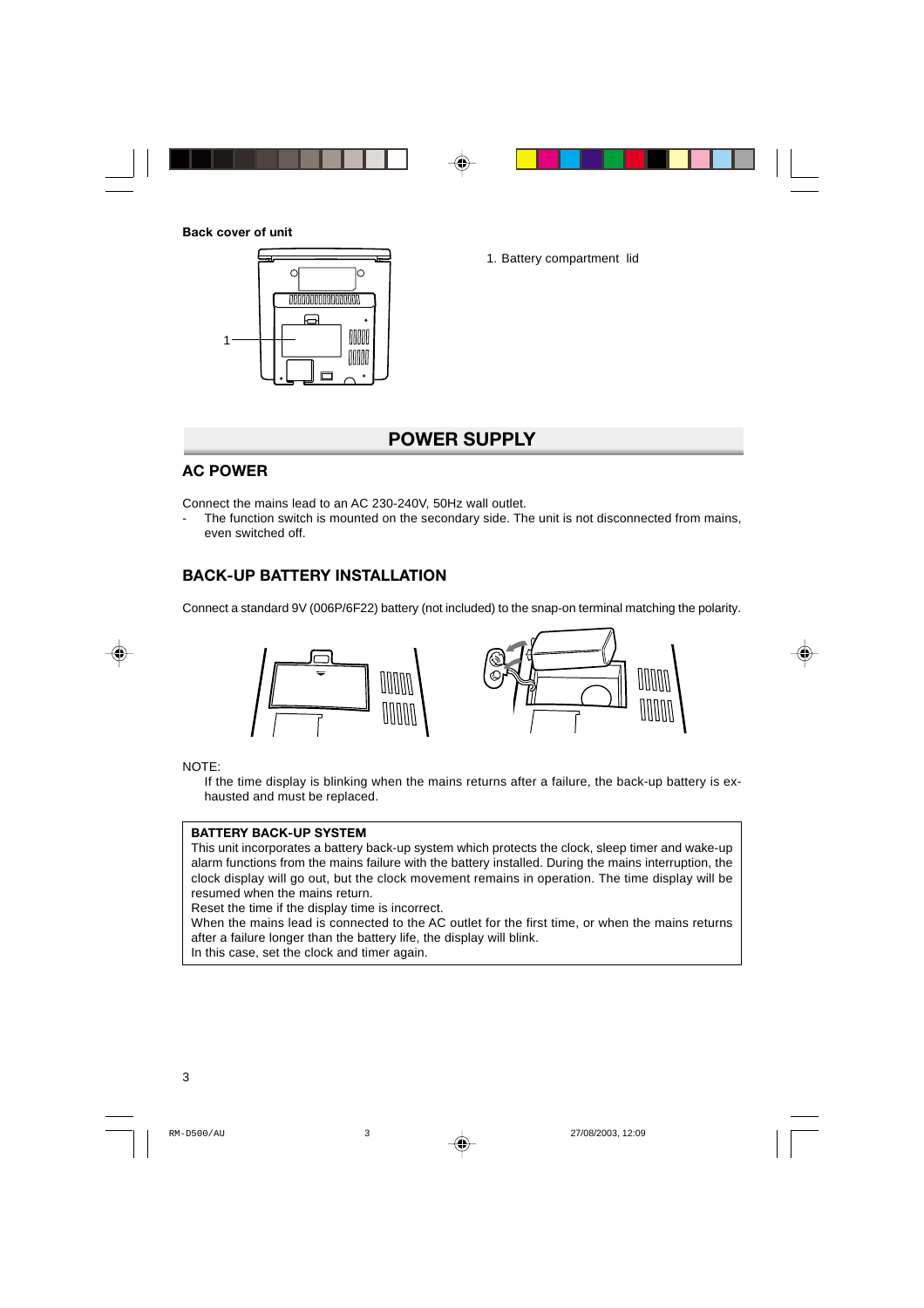### **ADJUSTING THE CLOCK**

#### NOTE:

When the unit is first connected to the AC power line, the clock display blinks on the display.

Example: To set "PM 6:30"

- 1. Set the ALARM SELECTOR switch to ALARM OFF.
- 2. Press the CLOCK ADJUST button down, push the HOUR or MINUTE button respectively to select the time.



3. Release the CLOCK ADJUST button. Note: The clock starts as soon as you release the MINUTE button.

### **USING THE DIMMER**

To select the brightness of display, set the DIMMER switch to NORMAL or DIMMER.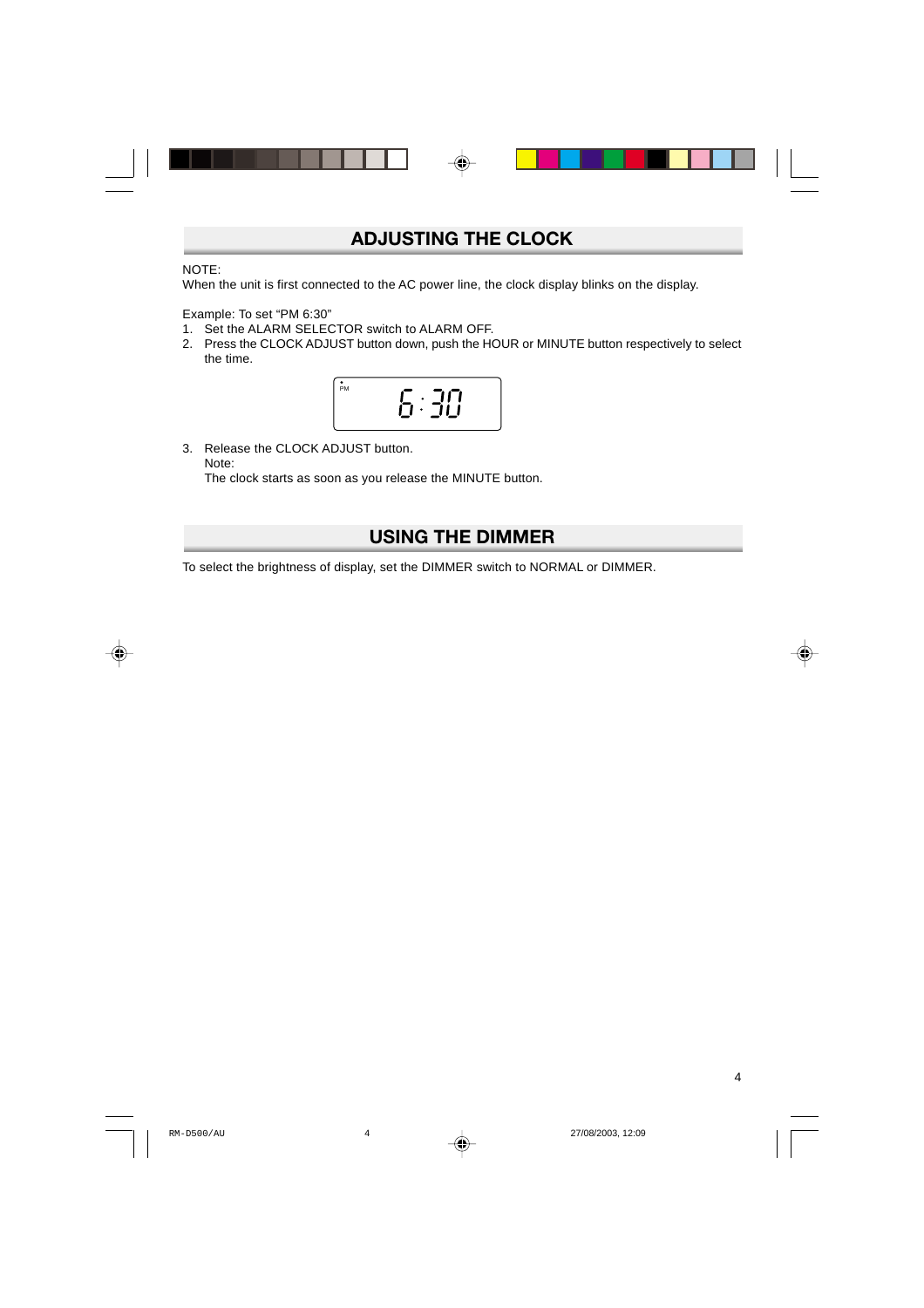Use compact discs bearing the symbol shown below. In addition to conventional 12 cm CDs, this system can be used to play 8 cm CDs without an adapter.



- 1. Press the  $\bigcirc$ /ON button to turn on the power, the POWER indicator light.
- 2. Set the FUNCTION switch to CD.
- 3. Lift the CD compartment lid (LIFT TO OPEN  $\triangle$  portion) to open the CD compartment.
- 4. Place the disc with the label facing up on the turntable. (Place only one disc at a time.)



5. Press the CD compartment lid to close it. The total number of tracks on the disc appears briefly on the display.



- 6. Press the PLAY/PAUSE button, play starts from the first track.
- To start play from the desired track, select the track by using the  $SKIP + or SKIP$ button, the track number blinks on the display, then press the PLAY/PAUSE button.

During play, press the CD DISPLAY button to display the current track number. In stop mode, press the CD DISPLAY button to display the total number of tracks. After several seconds, the display of track number above return to the clock display.

#### Note:

If a disc is loaded upside down, or if no disc is loaded, press the CD DISPLAY button "no" appears. If this occurs, load the disc correctly or replace the damaged disc.

7. Press the STOP button to end disc play at any time.

When the last track has been played, the player stops automatically.

#### Note:

Do not open the CD compartment during CD play. Always press the STOP button and wait for the disc to stop rotating before opening the CD compartment lid.

#### **Notes on handling compact discs**

- Do not expose the disc to direct sunlight, high humidity or high temperatures for extended periods of time.
- Discs should be returned to their cases after use.
- Do not apply paper or write anything on the disc surface.
- Handle the disc by its edge. Do not touch the playing surface (glossy side).
- Fingerprints and dust should be carefully wiped off the playing surface of the disc with a soft cloth.

Wipe in a straight motion from the center to the outside of the disc.

Never use chemicals such as record cleaning sprays, antistatic sprays or fluids, benzene or thinner to clean compact discs.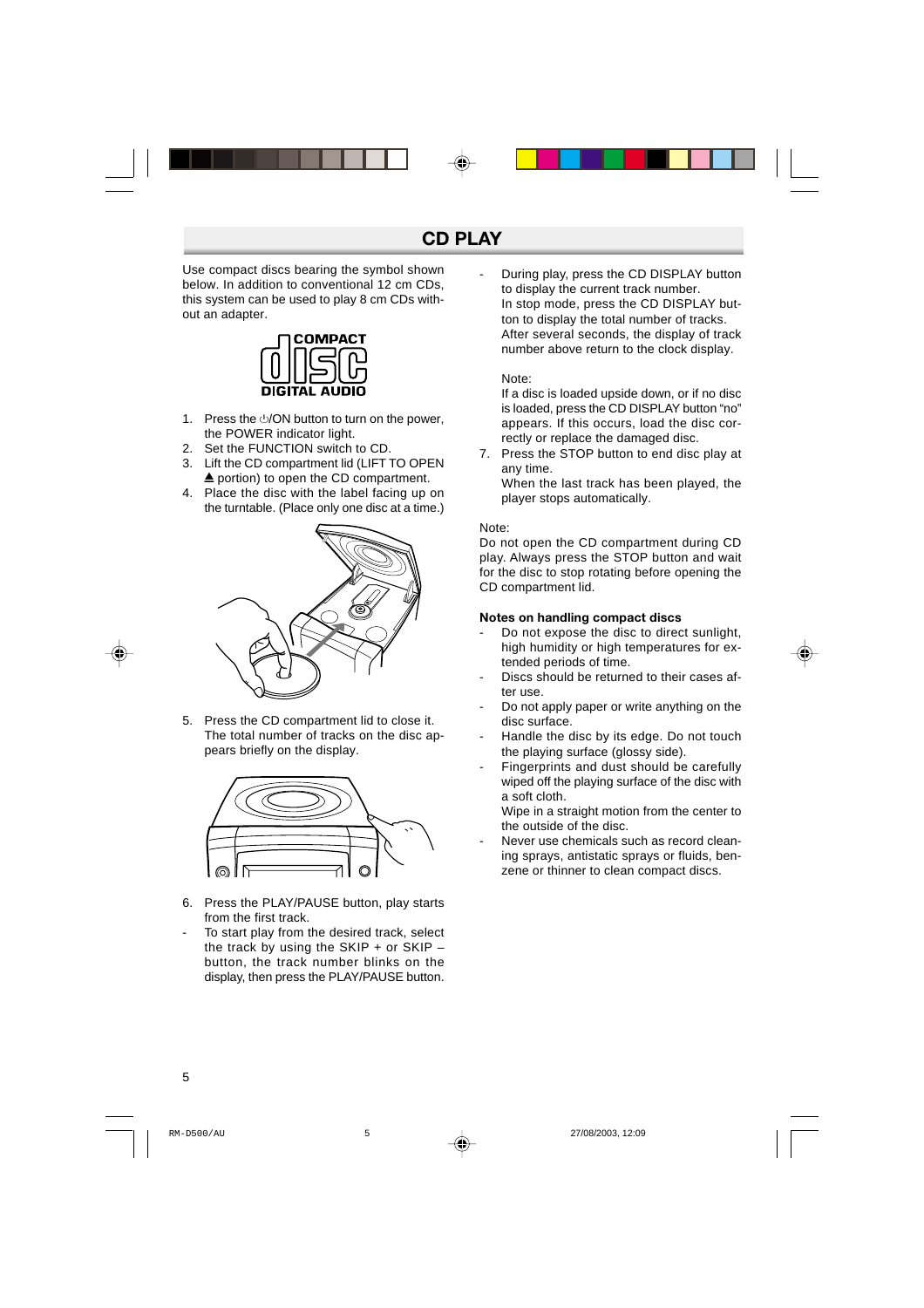#### **Temporarily stopping play**

Press the PLAY/PAUSE button. Current track number blinks briefly. To resume play, press the button again.

#### **Skip play**

To skip to track 6 while track 3 is playing, press the SKIP + button repeatedly until "06" appears on the display. To skip back to track 3 while track 6 is playing, press the SKIP – button repeatedly until "03" appears.

#### **Search (forward/reverse)**

If the  $SKIP + or SKIP -$  button is pressed during play, the player will search at high speed in the forward or reverse direction while the button is being pressed. When the button is released, normal play will continue.

#### **Random play**

Press the RANDOM button to begin random play. The player will automatically select and play tracks on the disc at random. The RAN-DOM indicator light.

While in programme playing mode, press the RANDOM button. Programme playing stop and PROGRAM indicator goes out, press the RANDOM button again, RANDOM indicator lights, the play changes automatically to RANDOM playing mode. When pressing the RANDOM button third, the playing returns to programme playing again.

#### **Repeat play**

Press the REPEAT button repeatedly before or during play to select various repeat mode available.

Each time the REPEAT button is pressed the repeat mode changes as shown below.

REPEAT indicator \_\_ blinks (Repeat one track) İ

REPEAT indicator remains lit (Repeat all tracks)

v

REPEAT indicator goes out (Normal play mode)

### **PROGRAMMED PLAY**

Up to 20 tracks on a disc can be programmed for play in any order.

- To begin the programming procedure, select "CD" function first.
- The same track can be programmed more than once.
- Load a disc that you want to programme before starting programmed play.
- 1. Press the STOP button if necessary.
- 2. Press the PROGRAM button. "PRO-GRAM" indicator blinks.



3. Select a track by using the SKIP – or SKIP + button.



- 4. Press the PROGRAM button. "PRO-GRAM" indicator remains blinks.
- 5. Repeat steps 3 4 to programme additional tracks.
- 6. Press the PLAY/PAUSE button to start play. "PROGRAM" indicator remains lit. When all programmed tracks have been played, the player stops automatically.
	- The programme contents are retained in memory.
- Any attempt to programme more than 20 track will result in discontinuation of the programming and first programmed track number appears briefly.
- To cancel programmed play, press the PRO-GRAM button, make the PROGRAM indicator blinks, then press STOP button.

#### **Checking the programme**

Press the PROGRAM button in the stop mode, the programmed tracks sequentially appear on the display.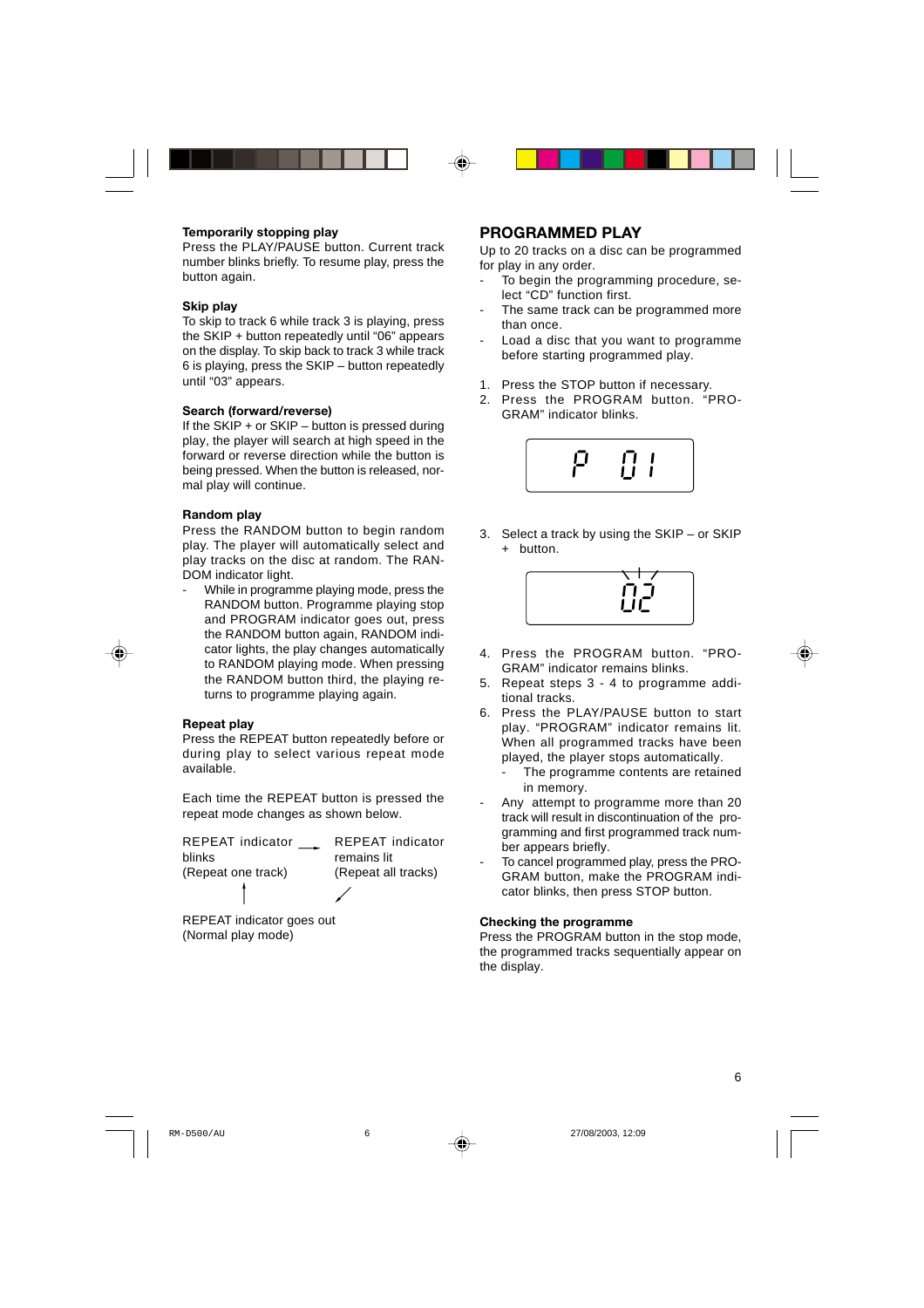#### **Changing a programme To add a new track to a programme**

- 1. In the stop mode, press the PROGRAM button repeatedly until the last programmed number appears on the display.
- 2. Select a track as explained above.
- 3. Press the PROGRAM button.

#### **To change a tracks:**

- 1. In the stop mode, press the PROGRAM button repeatedly until the selection to be replaced is displayed.
- 2. Select a track as explained above.
- 3. Press the PROGRAM button.

Note:

Programmed details cannot be partially deleted or inserted.

## **LISTENING TO THE RADIO**

- 1. Press the  $\bigcirc$ /ON button to turn the power on, the "POWER" indicator light.
- 2. Set the FUNCTION switch to AM or FM or FM ST..
- 3. Turn the TUNING control to tune in a station.
- 4. Adjust the VOLUME control as desired.
- 5. To turn the radio off, set the FUNCTION switch to CD.

#### **To improve reception**

- For AM reception, rotate or relocate the unit to a different position to improve the reception of a distant or weak station.
- For FM reception, a short wire aerial is provided. Unwind the short wire aerial and extend it to full length.

#### Note:

If the signal from an FM stereo station is weak and reception is poor, set the FUNCTION switch to FM to change to the monaural mode. The reception may be improved, but the sound will be monaural.

### **WAKE-UP TIMER SETTING**

#### **To set the first wake-up time**

- 1. Set the ALARM SELECTOR switch to ALARM SET 1.
- 2. Press the HOUR or MINUTE button.

#### **To set the second wake-up time**

- 1. Set the ALARM SELECTOR switch to ALARM SET 2.
- 2. Press the HOUR or MINUTE button.

#### NOTE:

- Do not set the ALARM SELECTOR switch to ALARM 1+2, ALARM ON 1 or ALARM ON 2 when wake-up time setting.
- If you want to check the time setting, set the ALARM SELECTOR switch to different position.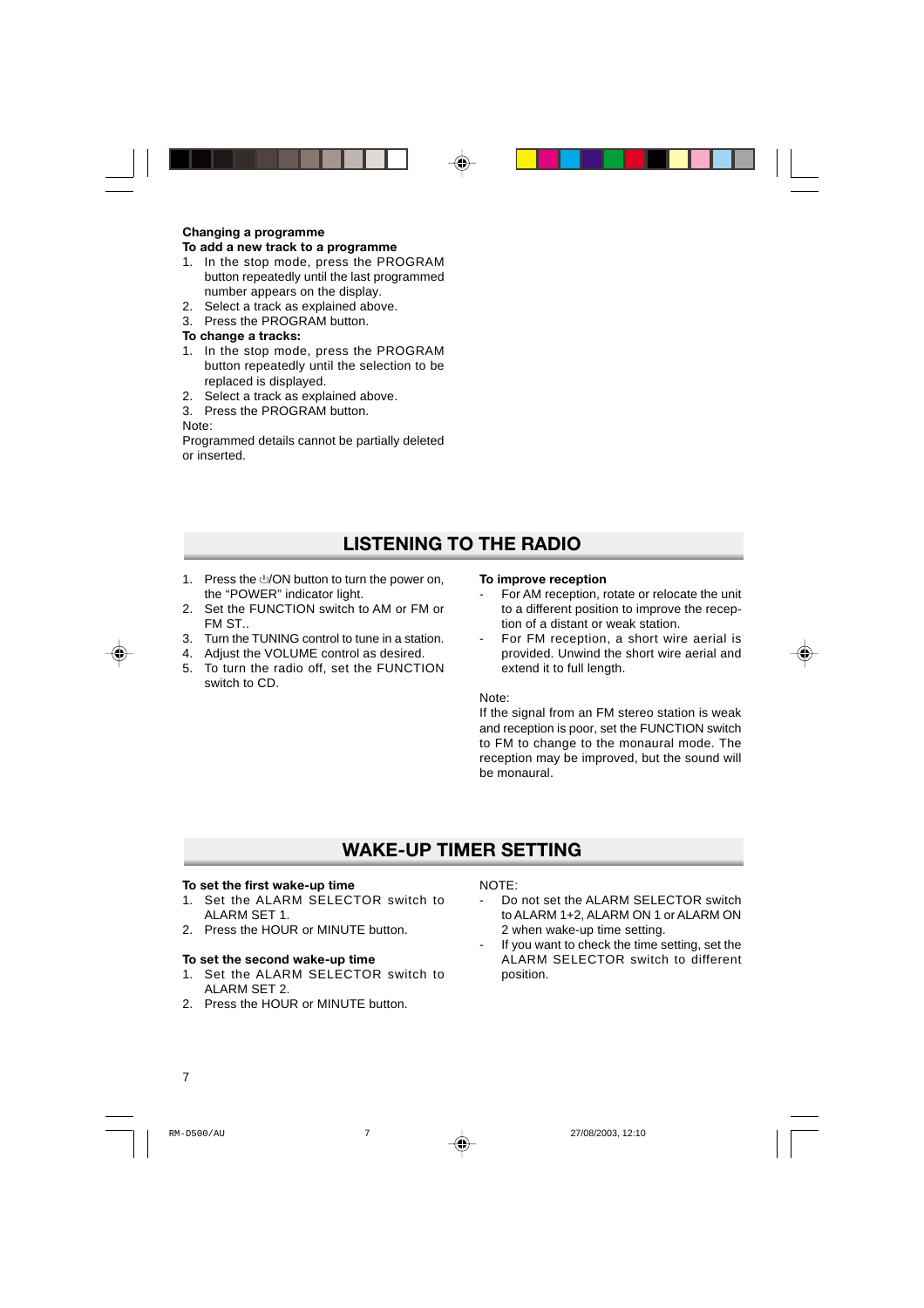- 1. If you want to wake up with the radio, tune in the station. If you want to wake up with CD, load a disc and adjust the volume level first.
- 2. Set the wake-up time. (See "WAKE-UP TIME SETTING".)
- 3. Set the ALARM SOUND switch to MUSIC or BUZZER. MUSIC: Wake up with the radio or CD. BUZZER: Wake up with the buzzer.
- 4. Set the ALARM SELECTOR switch to the appropriate position:
	- a) For ALARM 1 to sound, set the ALARM SELECTOR switch to ALARM ON 1. The ALARM 1 indicator will be displayed.
	- b) For ALARM 2 to sound, set the ALARM SELECTOR switch to ALARM ON 2. The ALARM 2 indicator will be displayed.
	- c) For both ALARM 1 and 2 to sound, set the ALARM SELECTOR switch to ALARM 1+2. The ALARM 1 and ALARM 2 indicators will be displayed.

When the timer ON time arrive, the CD or radio or buzzer will sound for approximately 60 minutes and then turn off automatically. The wakeup timer will function every day unless it is released.

To released the time, set the ALARM SELEC-TOR switch to ALARM OFF.

#### **SNOOZE MODE**

During the wake-up timer is operating, press the SNOOZE button. The radio or buzzer will stop for approximately 6 minutes but will start again and this will be repeated. NOTES:

- If the SNOOZE button is not pressed, the radio or CD or buzzer will sound for approximately 60 minutes and then turn off automatically.
- To cancel the snooze mode, push the SLEEP button for at least twice or set the ALARM SELECTOR switch to OFF.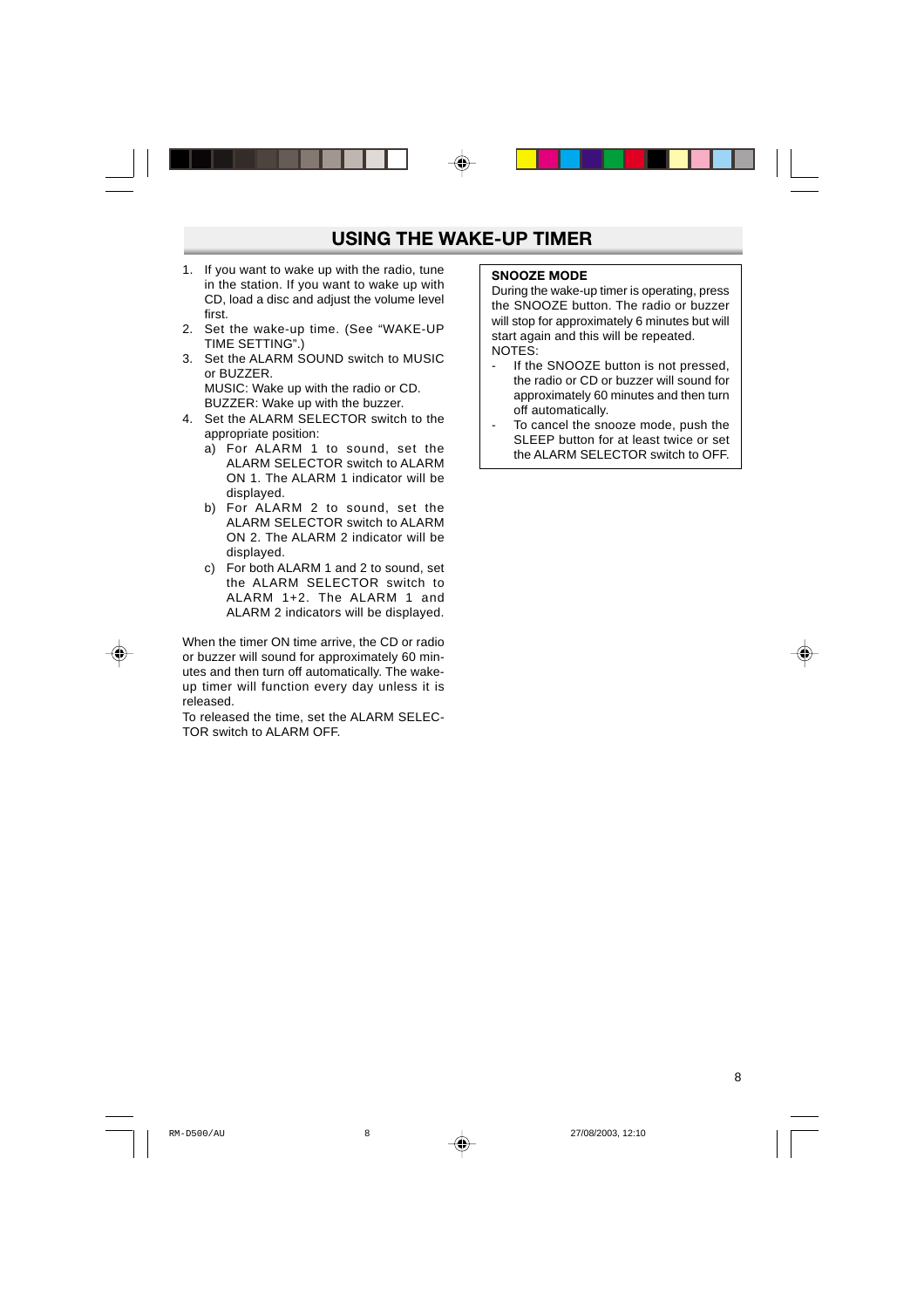The sleep timer automatically switches off the power after a preset time has elapsed. There are 3 time periods available: 90, 60, 30 minutes.

- 1. Set the FUNCTION switch to CD, AM, FM or FM ST..
- 2. Press the SLEEP button repeatedly to select the desired sleep time.  $\cdots \longrightarrow 90 \longrightarrow 60 \longrightarrow 30 \longrightarrow \cdots$ "SLEEP" indicator blinks and the selected time appear on the display. After a few seconds, the original display returns. "SLEEP" indicator remains lit.

#### **To check the remaining sleep time**

Press the SLEEP button once. After a few seconds, the original display returns.

#### **To release the sleep timer while in operation**

Press the SLEEP button repeatedly until "--" appears.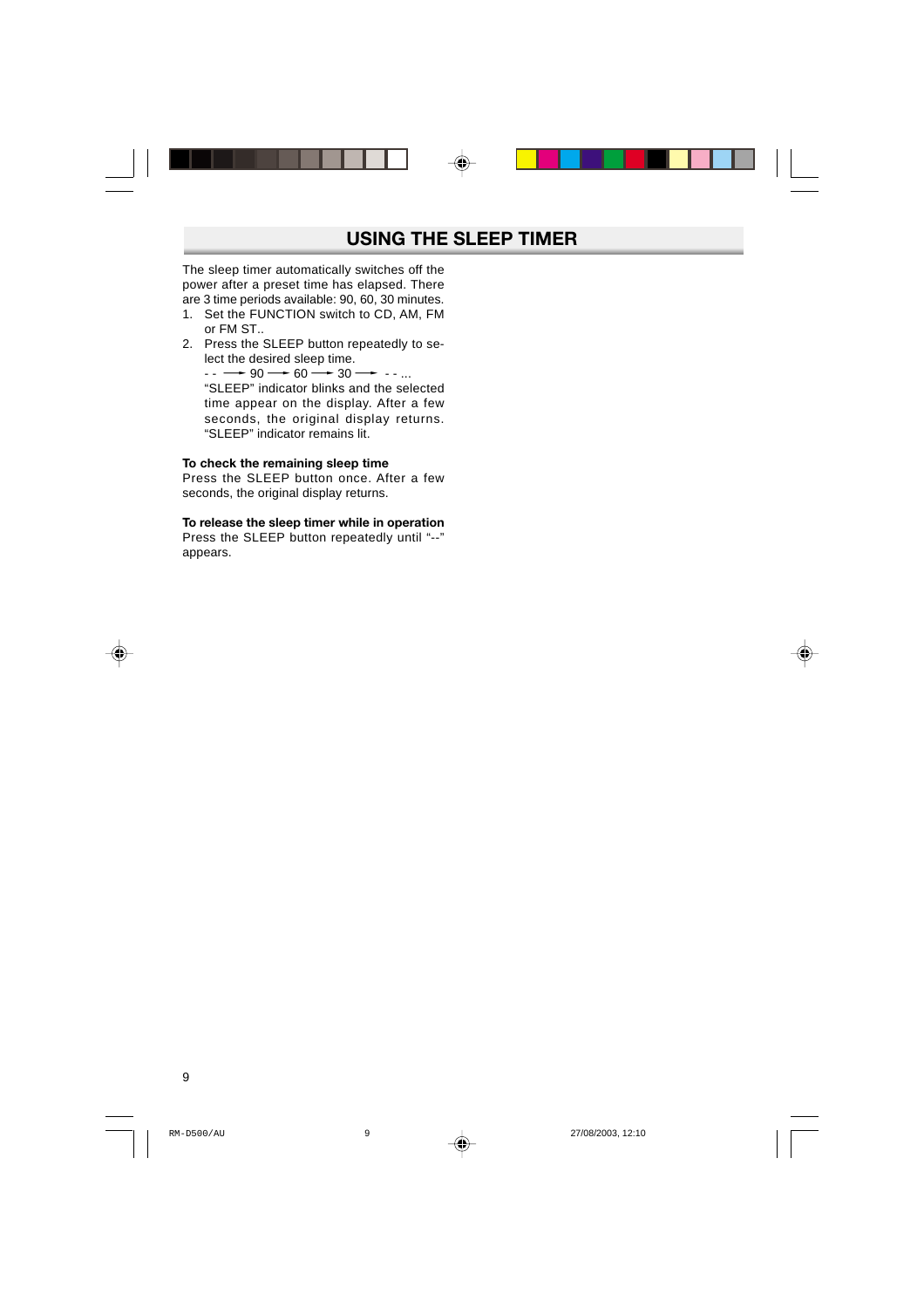### **SPECIFICATIONS**

#### **CD Player**

Channels: 2-channel stereo Sampling frequency: 44.1 kHz Pick-up: Semiconductor laser Laser output: 0.6 mW (Continuous wave max.) Wave length: 790 nm Wow & flutter: Below measurable limits

#### **Radio**

Reception frequency: FM: 87.5 - 108 MHz AM: 526.5 - 1605.5 kHz

#### **General**

Output power: 1 W/ch Speakers: 77 mm x 2 Power source: AC: 230 - 240V, 50Hz DC: 9V, (CLOCK back-up; 006P type, not supplied) Dimensions: 140(W) x 140(H) x 214(D) mm Weight: Approx. 1.6 kg (without batteries)

Specifications subject to change without notice.